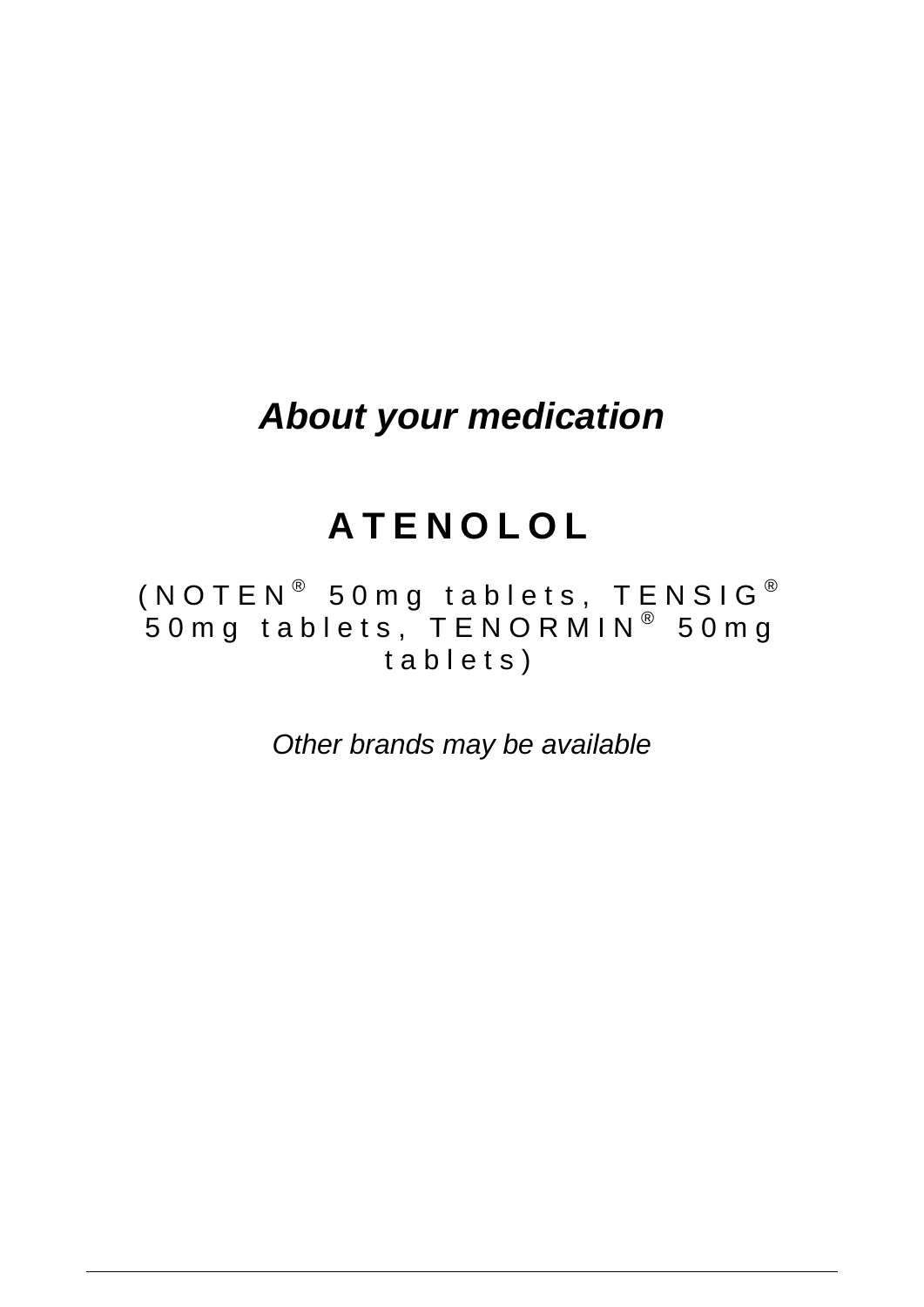#### **WHAT IS MEDICINE NAME?**

Atenolol is a medication known as a beta blocker. It is only available on a doctor's prescription.

#### **WHAT IS IT FOR?**

Atenolol is used for its effect on the rhythm of the heart. It can be used to treat irregular heartbeats or high blood pressure. Your child's doctor may have prescribed atenolol for a different reason; check with your child's doctor if unsure.

#### **HOW TO TAKE THIS MEDICINE**

It is important that Atenolol is given only as directed and not given to other people.

In children, Atenolol is usually given once or twice a day, at the same times each day.

It does not matter if Atenolol is given with food or on an empty stomach.

Treatment is usually started at a low dose and slowly increased over several weeks until the maximum effect is reached.

The tablets can be crushed or swallowed whole.

The Pharmacy Department at this hospital may make a mixture for small doses in children. Your pharmacist will advise you which product is suitable for your child. If using the mixture, make sure you measure the dose as accurately as possible using an oral syringe.

#### **WHAT TO DO IF A DOSE IS MISSED**

If you miss a dose of Atenolol it can be taken as soon as you remember. Do not take it if it is less than 6 hours before the next dose. **Do not double-up on any doses.**

#### **STORING THE MEDICINE**

It is important to keep Atenolol locked away out of the reach of children. Do not keep the (tablets/mixture) in the bathroom, near the kitchen sink or in other damp, warm places because this may make them less effective. Store in a cool, dry place, away from heat and direct light.

#### **USE OF OTHER MEDICINES**

Care must be taken when using Atenolol with some other medications. Check with your doctor or pharmacist before giving any prescription medicine or medicine purchased without prescription from a pharmacy, supermarket, or health food shop.

Talk to your doctor or pharmacist about possible interactions with any overthe-counter or complementary medicines or recreational substances (e.g. caffeine in soft drinks).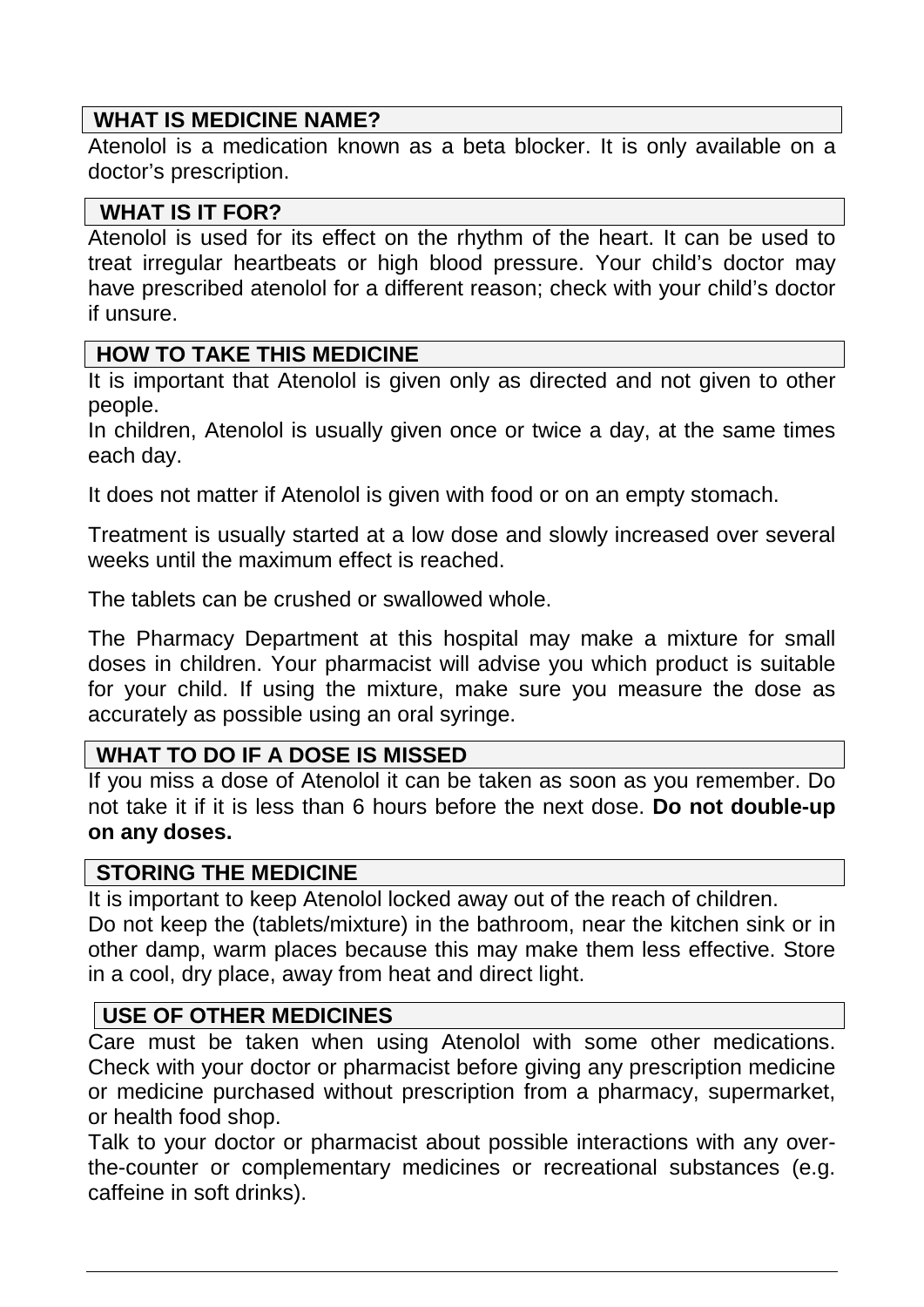# **IMPORTANT INFORMATION**

Your child's doctor should know if your child has asthma, bronchitis or allergies that cause wheezing.

If your child is to have surgery the anaesthetist must be told that Atenolol is being given.

Your child may experience dizziness or drowsiness while taking Atenolol. Care must be taken with activities like riding bikes or climbing trees, until you know how this medicine will affect your child.

Your child's doctor will monitor for low blood glucose (sugar) levels when starting Atenolol in babies and infants.

Do not stop giving Atenolol without first checking with your child's doctor. The medicine is usually withdrawn slowly. Do not let yourself run out of tablets or mixture especially over weekends or public holidays.

The RCH pharmacy may prepare special dosage forms (e.g. mixtures) if you have a prescription written by an RCH doctor. *These may take some time to prepare, so please notify the RCH pharmacy 3-5 working days in advance.* 

## **POSSIBLE SIDE EFFECTS**

Side effects can occur while taking Atenolol. Some of these are not serious and will go away with time or after the dose has been changed. Others are more serious and require you to check with your doctor.

## **Less serious side effects include:**

- Headache, dizziness, tiredness or weakness
- Nausea, diarrhoea, flatulence or heartburn
- Cold hands or feet, tingling or numbness
- Problems with sleeping or unusual dreams
- Anxiety or mood changes

**More Serious** (Contact doctor *as soon as possible* if any of the following occur):

- Breathing difficulties
- Slow heart beats
- Chest pain
- Low blood pressure (fainting)

**Allergic reaction** (Stop medicine and see doctor immediately):

• Skin rash, swelling of the lips, mouth, throat, wheezing or difficulty breathing.